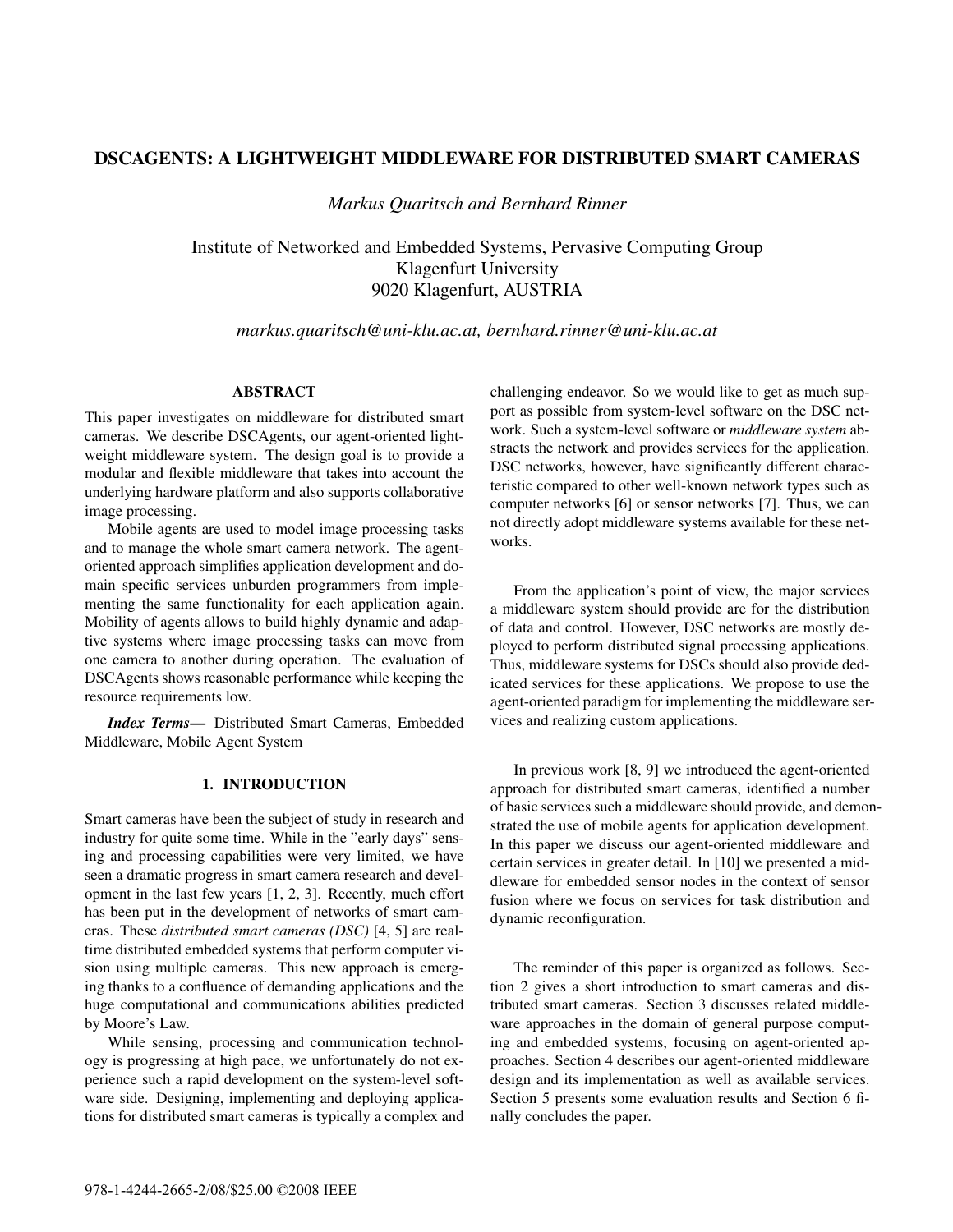#### 2. BACKGROUND

#### <span id="page-1-2"></span><span id="page-1-0"></span>2.1. Embedded Smart Cameras

The generic architecture of smart cameras consists of a sensing unit, a processing unit, and a communication unit (cf. Fig. [1\)](#page-2-1). The image sensor, which is implemented either in CMOS or CCD technology, represents the data source of the processing pipeline in a smart camera. The sensing unit reads the raw data from the image sensor and often performs some preprocessing such as white balance and color transformation. The main image processing tasks take place at the processing unit which receives the captured images from the sensing unit, performs real-time image analysis and transfers the abstracted data to the communication unit. The communication unit controls the whole processing pipeline and provides various external interfaces such as USB, Firewire or Ethernet, among others.

These generic units are implemented on various architectures ranging from system-on-chip (SoC) platforms over single processor platforms to heterogeneous multi-processor systems. The main design issues for building smart cameras are to provide sufficient processing power and fast memory for processing the images in real-time while keeping the power consumption low.

Smart cameras deliver some abstracted data of the observed scene. It is natural that the delivered abstraction depends on the camera's architecture and applications; almost every smart camera currently delivers a different output. Smart cameras perform a variety of image processing algorithms such as motion detection, segmentation, tracking, object recognition and so on. They typically deliver color and geometric features, segmented objects or rather high-level decisions such as wrong way drivers or suspect objects.

#### 2.2. Distributed Smart Cameras

Single camera systems are very limited. Either only a very limited area is can be monitored or the number of pixels on target is too low to identify certain objects when covering larger areas. To overcome this limitation, multi-camera systems are deployed. However, most installations follow a centralized architecture where huge amounts of processing power is provided in the back office for image processing and scene analysis (e.g., [\[11,](#page-6-5) [12\]](#page-6-6)). But processing the images of multiple sensors on a central host has several drawbacks. First of all, the communication costs are very high. Analog CCTV cameras but also digital IP cameras require dedicated highbandwidth wiring from each camera to the back office. Centralized systems have the downside of limited scalability. The main limiting factors are the communication bandwidth that can be handled in the back office and the processing power required for analyzing the images of dozens of cameras in real-time.

Smart cameras are key components for future distributed vision systems and promise to overcome the limitations of centralized systems. Distributed computing offers greater flexibility and scalability than centralized systems. Instead of processing the accumulated data on a dedicated host, scene analysis is done in a distributed manner within the smart camera network. Individual cameras, therefore, have to collaborate on certain high-level tasks (e.g. scene understanding, behavior analysis). Low-level image processing is done on each camera. Collaboration among cameras is based on abstracted data, which influences the communication infrastructure. Smart camera networks communicate in a peer-to-peer manner and typically have significantly lower bandwidth requirements. Instead of depending on a central control instance which manages the whole system, distributed smart cameras are able to organize themselves, i.e. allocate tasks, form clusters of collaboration, etc. Fault tolerance is another aspect in favor of a distributed architecture. While the reliability of a centralized system depends on a single or a few components in the back office, distributed smart cameras, in contrast, can degrade gracefully.

#### 3. RELATED WORK

<span id="page-1-1"></span>Middleware systems are used in many application domains of distributed systems. In general purpose computing the probably most prominent middleware standard is OMG's Common Object Request Broker Architecture (CORBA) [\[13\]](#page-6-7). CORBA is a distributed object system which allows objects on different hosts to interoperate across the network. CORBA is designed to be platform independent and not constrained to a certain programming language. An object's interface is described in a more general language, the interface description language (IDL), which is then mapped to the native data types of a programming language. Real-Time CORBA (RT-CORBA) and Minimum CORBA [\[14,](#page-6-8) [15\]](#page-6-9) have been specified for resource constrained real-time systems. Other approaches are Microsoft's Distributed Component Object Model (DCOM) [\[16,](#page-6-10) [17\]](#page-6-11) and Sun's Java Remote Invocation (RMI) [\[18\]](#page-6-12). Unlike CORBA, these middleware implementations are limited to a certain platform (i.e., Microsoft Windows) or a certain programming language (i.e., Java).

Most agent systems for general purpose computing are implemented either in scripting languages (e.g., D'Agents [\[19\]](#page-6-13), ARA [\[20\]](#page-6-14)) or Java (e.g., Grasshopper [\[21\]](#page-6-15), Voyager [\[22\]](#page-6-16), Diet-Agents [\[23,](#page-6-17) [24\]](#page-6-18)) and only very few are implemented in languages compiled to native code (e.g., Mobile-C [\[25\]](#page-6-19))

Embedded systems are becoming more and more distributed in recent years. Hence, middleware systems are developed in this application domain as well, but the requirements are typically different due to tight resource constraints. For wireless sensor networks most middleware systems are based on TinyOS [\[26\]](#page-6-20), a component oriented, event-driven operating system for motes. Middleware implementations range from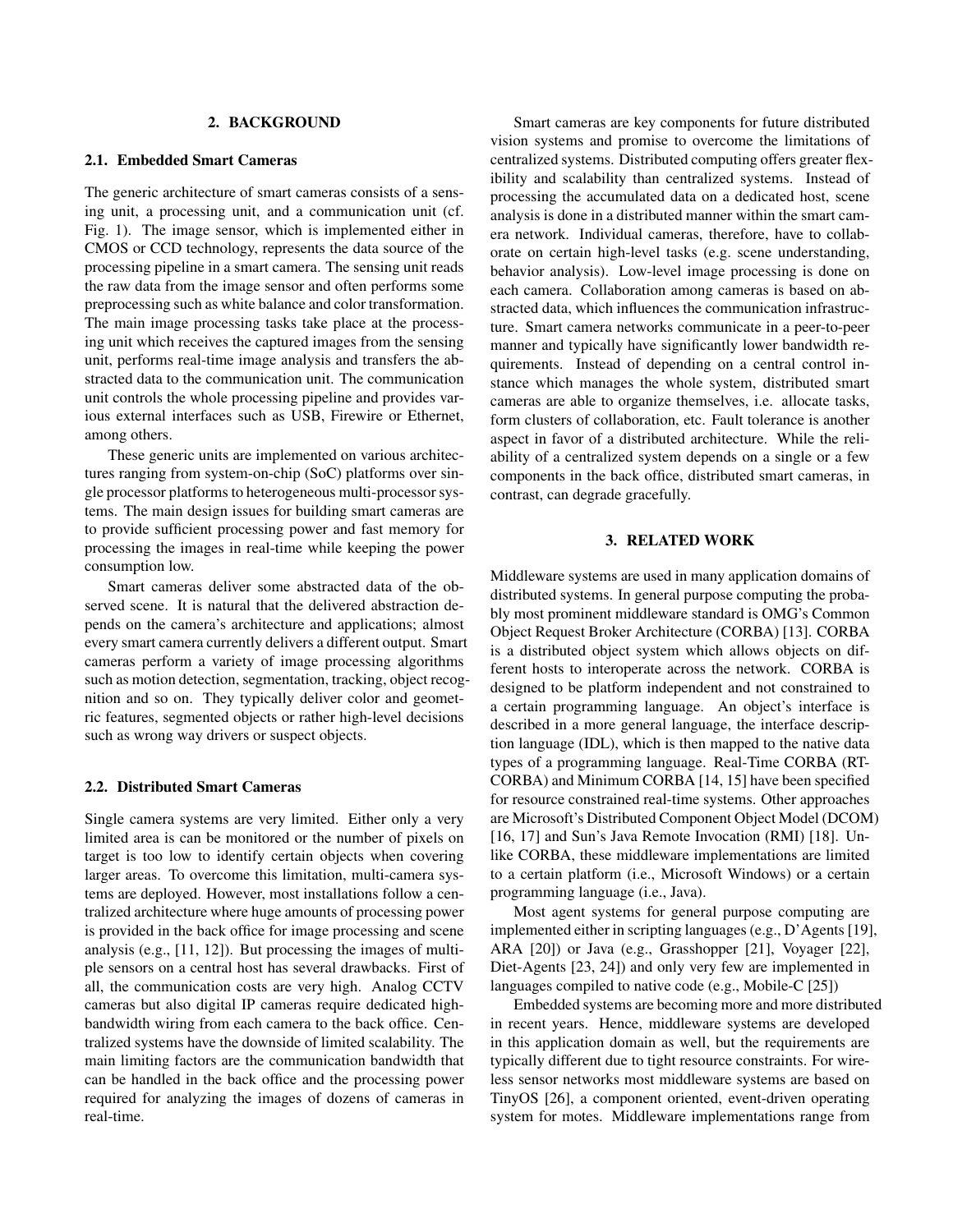

<span id="page-2-1"></span>Fig. 1: Generic smart camera architecture.

a virtual machine on top of TinyOS, hiding platform and operating system details, to more data-centric middleware approaches for data aggregation and data query (cf. [\[27\]](#page-6-21)).

In recent years, the agent-oriented paradigm has also been used to enhance software development for embedded systems in general in various application domains such as process control, real-time control and robotic, among others (cf. [\[28,](#page-7-0) [29,](#page-7-1) [30\]](#page-7-2)) and wireless sensor networks in particular (e.g., Agilla [\[31\]](#page-7-3), In-Motes [\[32\]](#page-7-4)).

Typical smart camera platforms lie in-between general purpose computing and wireless sensor nodes when considering the available resources. In addition, smart cameras have to support real-time image processing as well as collaborative image processing. Hence, a middleware for smart camera networks has to find a trade-off between platform independence, programming language independence and the overhead introduced by the middleware.

### <span id="page-2-0"></span>4. DSCAGENTS: AN AGENT-ORIENTED MIDDLEWARE

In this section we describe DSCAgents, a lightweight agentoriented middleware for embedded smart cameras. Agentoriented programming (AOP) has become more and more promi-The general architecture of smart cameras distinguishes benent in software development during the last years. The agentoriented programming paradigm extends the well known object oriented paradigm and introduces active entities, so-called *agents*. The agents are situated in an environment, usually called *agency*, which provides the required infrastructure and services.

We believe that mobile agents are perfectly suited to manage whole networks of smart cameras. The ultimate goal is that distributed smart cameras operate completely autonomous with no or only minimal human interaction. Mobile agents, therefore, can be used to model individual tasks within the system whereas the agents are able to organize themselves. Collaborative image processing, hence, maps to collaboration among agents.

Figure [2](#page-2-2) sketches a smart camera network operated by mobile agents. The cameras are connected via an IP network (wired or wireless) whereas each camera hosts an agency, executed on the camera's communication unit. Mobile agents represent the image processing tasks that have to be executed. Note that the tasks are not bound to a certain camera but can be moved from one camera to another during operation.



<span id="page-2-2"></span>Fig. 2: Smart camera network operated by a mobile agent system.

Since DSCAgents targets embedded smart cameras, C++ was chosen as programming language for efficiency reasons. This decision influences the design of DSCAgents to some degree, especially regarding mobility of agents.

#### 4.1. Software Architecture

tween the processing unit and the communication unit (cf. Section [2.1\)](#page-1-2). Consequently, this separation is reflected in the software architecture as depicted in Figure [3.](#page-3-0) The software stack on the processing unit (cf. Figure [3b\)](#page-3-1) comprises a real-time operating system, drivers for additional hardware modules such as image sensors, and management modules in form of the DSPFramework [\[33\]](#page-7-5). The software stack on the communication unit consists of the Linux operating system, various libraries, a network layer for inter-camera communication, and DSCAgents on top of it.

Stationary system agents provide general services as well as domain specific services supporting application development such as remote agent creation, gathering monitoring information, obtaining camera parameters, and interacting with algorithms executed on the processing unit, among others.

### 4.2. Agent Layer

The agency layer is the core of DSCAgents on top of the network layer which provides basic inter-camera communication mechanisms. Application developers implement a number of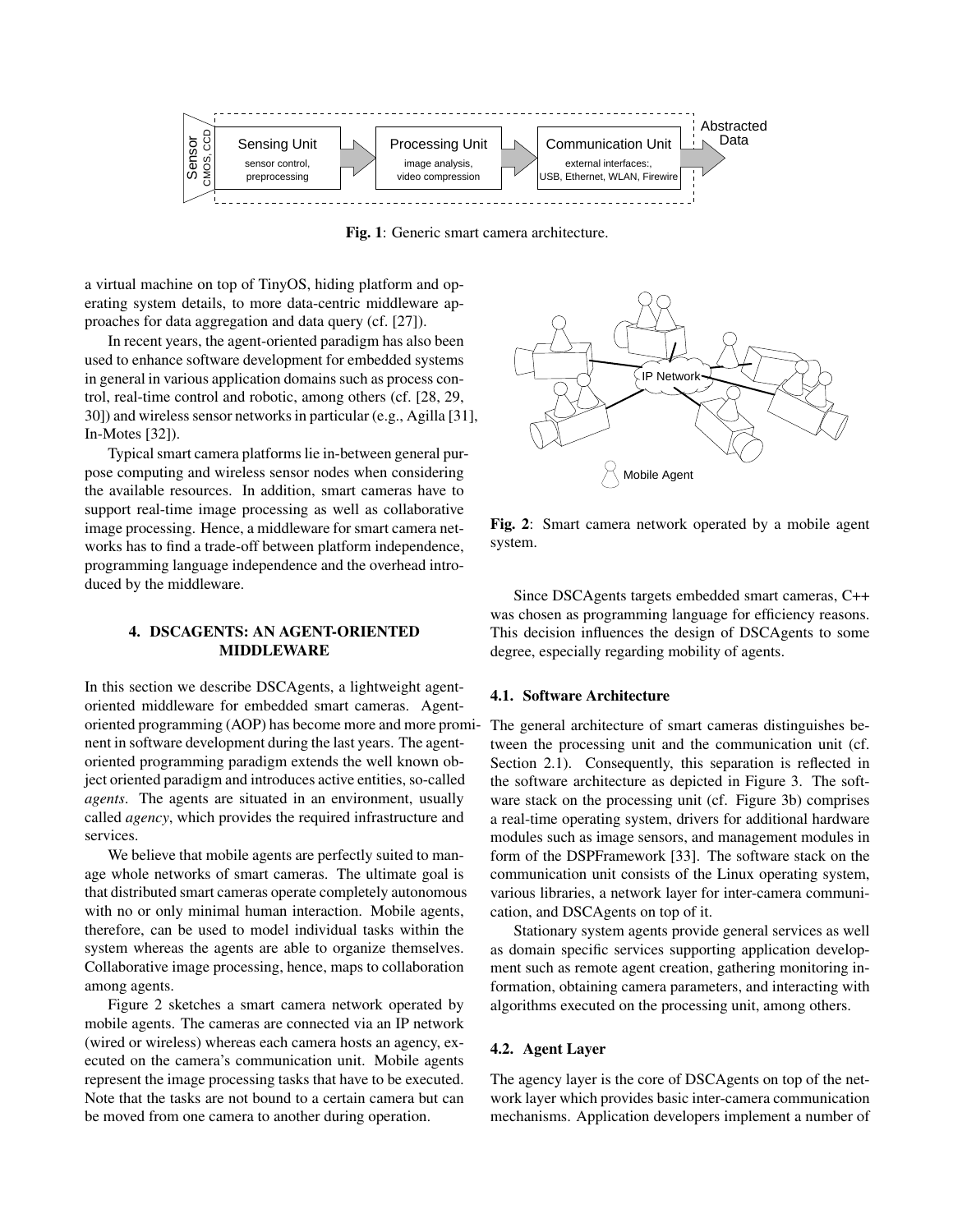

<span id="page-3-1"></span><span id="page-3-0"></span>Fig. 3: Software Architecture.

new agents for certain tasks. Hence, the goal of this layer is to hide platform specific issues and concurrency issues so that application developers can concentrate on the main things, namely the application logic.

#### *4.2.1. Agents*

From the application programmer's point of view, each agent is executed in its own thread and agent communication—either on the same host or on a remote host—must not interfere with the other agent's thread. But due to the tight resource constraints on embedded systems it is not guaranteed to have a dedicated thread for each agent. Moreover, a pool of threads is used to execute the agents as required.

The *Agent* interface which is mandatory for all agents defines a set of methods that allow the agency to pass over control to the agent. After agent creation, for instance, the agent has the opportunity to execute initialization code; other methods are for connection handling, message handling and the like. The central component, however, is the *AgentGovernor*. It acts as a mediator between an agent and the agency as well as agents itself. Each new agent instance gets assigned a dedicated *AgentGovernor*. From the agent's point of view, the AgentGovernor represents the agency; each request of an agent to the agency is intercepted by the Agent-Governor which in turn performs some plausibility checks before delegating the request to the agency. Requests from other agents (e.g. connection requests, incoming messages) as well as requests from the agency actually go to the AgentGovernor which enqueues the request in a kind of working queue. The requests are then handled by the agent in its own context.

Communication between agents is connection oriented, message based and basically asynchronous. Upon connection establishment the agent can assign a certain context to the connection in order to keep track of the current state of the communication and use this context information when processing incoming messages. Although the asynchronous communication is more flexible and allows communication with multiple agents in parallel, it is more difficult to use. Therefore, the AgentGovernor provides a synchronous communication top of the asynchronous channel.

### *4.2.2. Image Processing*

Mobile agents are used to represent the image processing tasks in a smart camera network. The agent, however, is executed on the communication unit while image processing is done on the dedicated processing unit. Hence, agents are split into two parts. The image processing algorithm, on the one hand, is implemented as dynamic executable for the processing unit and is devoted to low-level pixel processing. On the other hand, the agent implements the application logic and controls the image processing algorithm. Of course, both parts can communicate with each other.

This strict separation into image processing part and application logic supports flexibility and modularity of applications. A tracking agent, for instance, may use different tracking algorithms depending on the application and environment with the same strategy for following the target over the camera network.

#### *4.2.3. System Agents*

System agents provide common services simplifying application development. The *NodeManagementAget* is somewhat distinguished as it has extended privileges for interacting with the agency. This agent, among others, provides information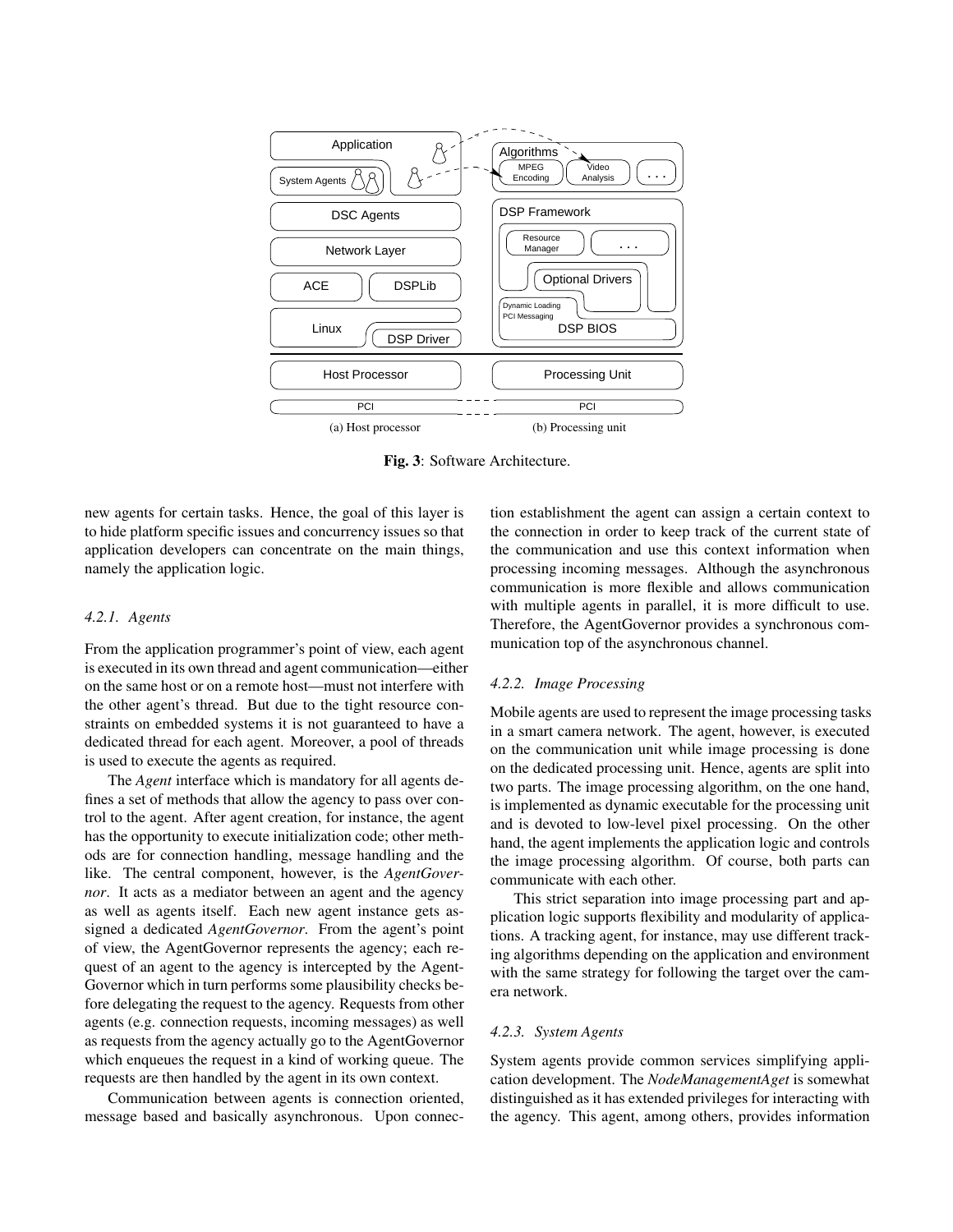about agents currently residing on an agency, and allows to create new agent instances either on the local agency or on a remote agency. Each agency hosts exactly one instance of a NodeManagementAgent which can be accessed via a wellknown name.

The *ImageProcessingAgent* provides an agent-oriented interface to the processing unit. Hence, other agents can communicate with algorithms on the processing unit in the same manner as with other agents. The message content is, of course, specific for the algorithm. Moreover, this agent allows to load and unload algorithms on the processing unit.

For certain applications, additional system agents may be deployed providing domain specific services. Distributed computer vision, for instance, usually requires knowledge of the camera parameters but also the topology of other cameras (e.g., position and orientation) in their vicinity. The *Scene-InformationAgent* is used to manage this kind of information in a distributed manner.

### *4.2.4. Agent Mobility*

An important feature is mobility of agents, i.e., agents can migrate from one agency to another. While this feature can be implemented easily in high-level languages such as Java or .NET, it requires some effort to implement similar behavior in C++, especially when taking into account different platforms. While other C++-based agent systems interpret the agent code (e.g., [\[25\]](#page-6-19)), we want to execute the agents natively for efficiency reasons.

Our approach to support mobility of agents, therefore, is based on remote cloning. If an agent intends to migrate to another camera, it simply creates a new agent instance on the remote camera and passes it its current internal state for initialization. After successfully creating the new instance, the agent terminates itself. This requires, that the agent's code is already available at the destination. If this is not the case, the agent code can be loaded during runtime from a dynamically linked library which is obtained from a repository in the camera network. Remote cloning also supports different camera platforms in the network since agent communication is platform independent.

#### 4.3. Middleware Services

We have stressed our middleware implementation in different case studies [\[34,](#page-7-6) [35\]](#page-7-7) and identified common middleware services and domain specific middleware services. In the following we describe a selection of these services.

Dynamic task loading. Mobility of agents, and thus image processing tasks, requires to load and unload these tasks dynamically during runtime. Despite the low-level support integrated into the DSPFramework on the processing unit, this functionality has to be provided to the agents as well. In our case, a dedicated system agent,

the ImageProcessingAgent, gives an abstract representation of the processing unit.

- Camera configuration. In image processing applications it is important to know certain camera parameters such as the image resolution, spectrum of the captured images, camera geometry, etc. All this information is stored locally on the camera and provided through the Scene-InformationAgent.
- Network and Camera topology. For collaborative image processing the algorithms also require information about cameras in their vicinity. This may be a list of other cameras observing the same scene or neighboring cameras in a certain direction. The SceneInformationAgent is used to provide this information as well.
- Resource monitoring. Resource monitoring keeps track of the utilization of available resources such as memory, processing power, DMA channels and communication bandwidth, among others. An image processing task can only be migrated to a certain camera if there are sufficient resources available.
- Time synchronization. Collaborative image processing requires a uniform time-base for all cameras. Without a system-wide synchronized clock it would be impossible to combine results from different cameras. Therefore, a dedicated agent may be used to synchronize the clocks of each processor as well as the whole camera network.
- Video streaming. Although the ultimate goal in surveillance applications is to unburden human operators from observing dozens of video streams, in some situations it is still required to deliver real-time video data, either for analysis by humans or archiving. New protocols and improved encoding algorithms offer new possibilities for streaming video data [\[35\]](#page-7-7). A dedicated agent can be used to provide such a streaming service for all agents in the system.

#### 5. EVALUATION

<span id="page-4-0"></span>We have implemented our agent-oriented middleware on our embedded SmartCam [\[3\]](#page-5-2), PoQoCam [\[36\]](#page-7-8) and the PC platform respectively. Since we target embedded platforms, a small memory footprint is desired. Table [1](#page-5-6) lists the code-size of DSCAgents and its modules (stripped, cross-compiled binaries) which is less than 3.5 MB, including all libraries. Table [2](#page-5-7) lists the memory consumption depending on the number of agents. After startup DSCAgents consumes approximately 2.5 MB of RAM and each agent accounts for approximately 10 kB (depending on the memory required by the agent itself). Note that in this case each agent has its own thread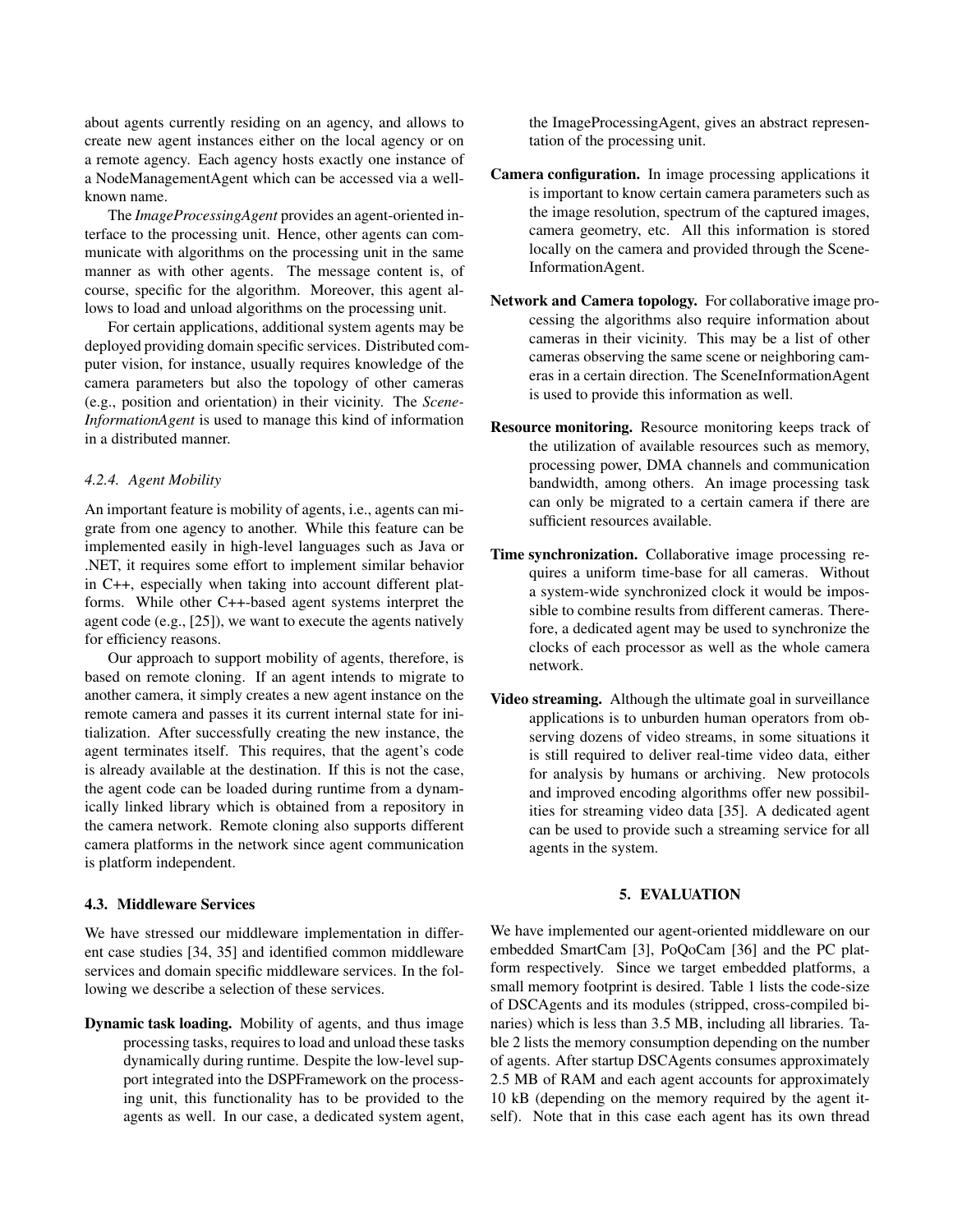| Libraries                 |         | 2680 MB |
|---------------------------|---------|---------|
| ACE                       | 2060 kB |         |
| <b>Boost</b>              | 442 kB  |         |
| <b>SmartCam Framework</b> | 178 kB  |         |
| <b>DSCAgents</b>          |         | 885 kB  |
| <b>Total</b>              |         | 3565 kB |

Table 1: Code-size of DSCAgents and its components.

<span id="page-5-6"></span>

| Number of Agents | <b>Allocated Memory</b> |
|------------------|-------------------------|
| 0 Agents         | 2488 kB                 |
| 10 Agents        | 2768 kB                 |
| 30 Agents        | 3020 kB                 |
| 50 Agents        | 3280 kB                 |

<span id="page-5-7"></span>Table 2: DSCAgents' memory consumption.

of execution which accounts for the greater part of the allocated memory. The execution times of frequent operations are summarized in Table [3](#page-5-8) (average of 20 measurements). Creating a new agent on the same agency and on a remote agency takes about 4.5 ms and 10 ms respectively. Messaging between agents is also an important factor, especially for collaboration and migration of agents. The results are depicted in Figure [4.](#page-5-9) In case of local messaging it takes approximately 2 ms, independent of the message size. Sending messages to remote agents takes somewhat longer and also depends on the message size. For small messages  $\ll 1000$  Bytes, the interface's MTU) the transmission delay is almost constant but for larger messages the transmission time increases linearly.

# 6. CONCLUSION

<span id="page-5-5"></span>Smart cameras are embedded devices with high performance on-board processing and communication capabilities. Recent work focuses on the integration of multiple smart cameras into a network and thus building a distributed system devoted to image processing.

In this paper we presented DSCAgents, an agent-oriented middleware for distributed smart cameras. We presented the architecture and modules of our proposed middleware and describe the core components, namely the agent layer and domain specific services, in greater detail. The evaluation presents performance measures of our implementation on the embedded smart cameras.

Although we demonstrated the applicability of our mid-

| Creating an agent                  | (local)  | $4.49$ ms  |
|------------------------------------|----------|------------|
|                                    | (remote) | $10.11$ ms |
| Loading image processing algorithm |          | 17.86 ms   |

<span id="page-5-8"></span>Table 3: Execution times for frequent operations.



<span id="page-5-9"></span>Fig. 4: Average messaging time.

dleware approach in different case studies there is still lack of a widely accepted middleware approach for distributed smart cameras. Such a middleware should on the one hand be specialized for the application domain of smart camera networks but on the other hand general and modular to support many different smart camera platforms, ranging from low-performance camera motes to high-performance multi-processor platforms. It should also be applicable for various applications in the context of smart cameras such as single and multiple target tracking, ..., among others, and thus build a solid foundation for future application development.

### 7. REFERENCES

- <span id="page-5-0"></span>[1] Richard Kleihorst, Ben Schueler, and Alexander Danilin, "Architecture and Applications of wireless Smart Cameras (Networks)," in *Proceedings of the IEEE International Conference on Acoustics, Speech, and Signal Processing (ICASSP 2007)*, Honolulu, Hawaii, USA, Apr. 2007.
- <span id="page-5-1"></span>[2] Wayne Wolf, Burak Ozer, and Tiehan Lv, "Smart Cameras as Embedded Systems," *Computer*, vol. 35, no. 9, pp. 48–53, Sept. 2002.
- <span id="page-5-2"></span>[3] Michael Bramberger, Andreas Doblander, Arnold Maier, Bernhard Rinner, and Helmut Schwabach, "Distributed embedded smart cameras for surveillance applications," *IEEE Computer*, vol. 39, no. 2, pp. 68–75, Feb. 2006.
- <span id="page-5-3"></span>[4] Hamid Aghajan and Richard Kleihorst, Eds., *Proceedings of the ACM/IEEE International Conference on Distributed Smart Cameras (ICDSC 06)*, Vienna, Austria, Sept. 2007.
- <span id="page-5-4"></span>[5] Bernhard Rinner and Wayne Wolf, "Introduction to Distributed Smart Cameras," *Proceedings of the IEEE*, vol. 96, no. 10, Oct. 2008, to appear.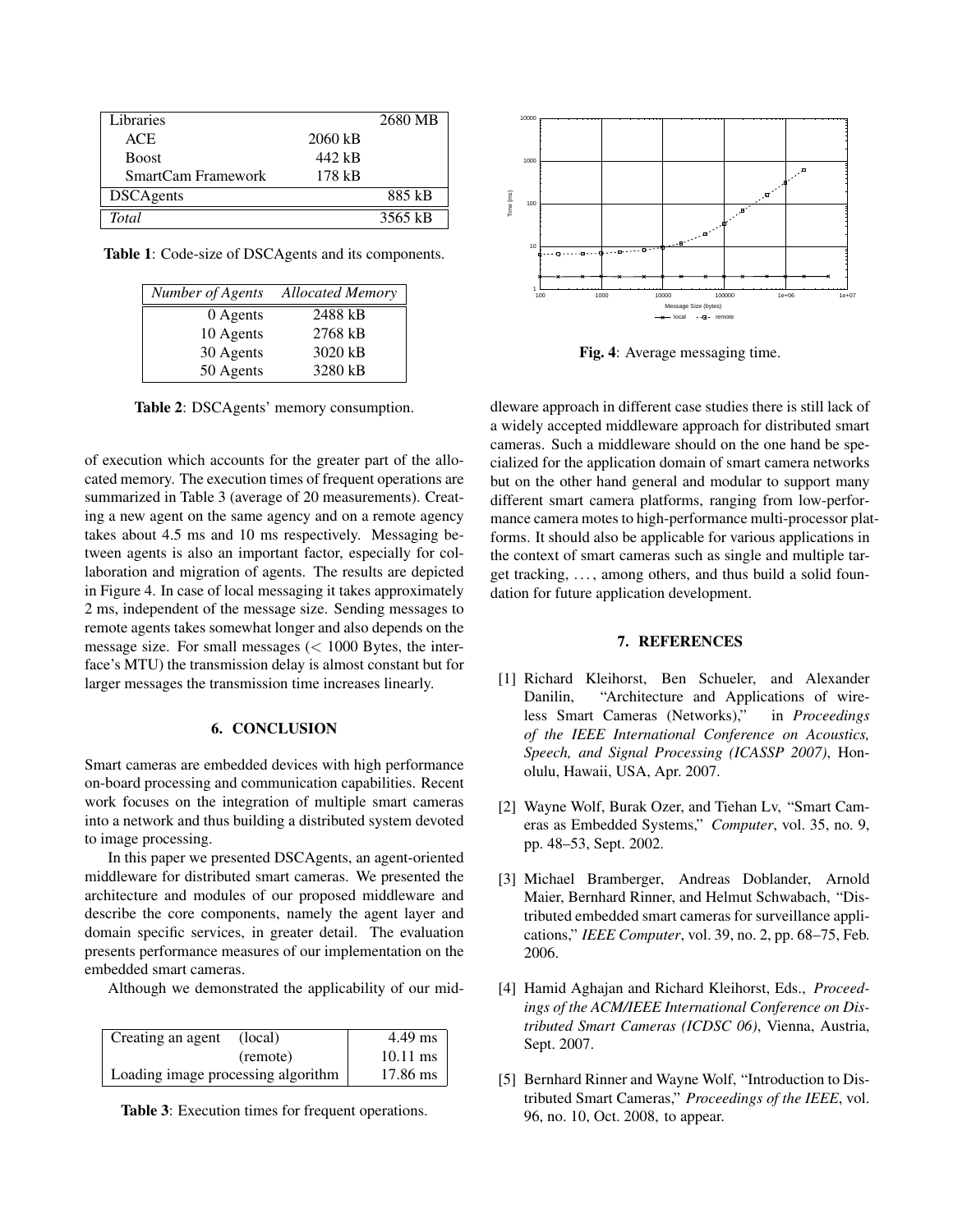- <span id="page-6-0"></span>[6] Andrew S. Tanenbaum and Marteen van Steen, *Distributed Systems: Principles and Paradigms*, Prentice Hall, 2006.
- <span id="page-6-1"></span>[7] Ian F. Akyildiz, Tommaso Melodia, and Kaushik R. Chowdhury, "A survey on wireless multimedia sensor networks," *Computer Networks*, vol. 51, pp. 921–960, 2007.
- <span id="page-6-2"></span>[8] Markus Quaritsch, Bernhard Rinner, and Bernhard Strobl, "Improved Agent-Oriented Middleware for Distributed Smart Cameras," in *Proc. First ACM/IEEE International Conference on Distributed Smart Cameras ICDSC '07*, 2007, pp. 297–304.
- <span id="page-6-3"></span>[9] Bernhard Rinner, Milan Jovanovic, and Markus Quaritsch, "Embedded Middleware on Distributed Smart Cameras," in *International Conference on Acoustics, Speech, and Signal Processing*, April 2007, number 4, pp. 1381–1384.
- <span id="page-6-4"></span>[10] Allan Tengg, Andreas Klausner, and Bernhard Rinner, "I-SENSE: A Light-Weight Middleware for Embedded Multi-Sensor Data-Fusion," in *Proceedings of the 5th IEEE International on Intelligent Solutions in Embedded Systems (WISES 2007)*, Madrid, Spain, June 2007, pp. 165–177.
- <span id="page-6-5"></span>[11] R. Collins, A. Lipton, and T. Kanade, "A System for Video Surveillance and Monitoring," in *American Nuclear Society 8th Internal Topical Meeting on Robotics and Remote Systems*, 1999.
- <span id="page-6-6"></span>[12] Chiao-Fe Shu, A. Hampapur, M. Lu, L. Brown, J. Connell, A. Senior, and Yingli Tian, "IBM smart surveillance system (S3): a open and extensible framework for event based surveillance," in *Proceedings of the IEEE Conference on Advanced Video and Signal Based Surveillance,*, 2005, pp. 318–323.
- <span id="page-6-7"></span>[13] Alan Pope, *The CORBA Reference Guide: Understanding the Common Object Request Broker Architecture*, Addison Wesley, 1998.
- <span id="page-6-8"></span>[14] D. G. Schmidt and F. Kuhns, "An overview of the Real-Time CORBA specification," *Computer*, vol. 33, no. 6, pp. 56–63, 2000.
- <span id="page-6-9"></span>[15] "Minimum CORBA Specification," [http:](http://www.omg.org/technology/documents/formal/minimum_CORBA.htm) [//www.omg.org/technology/documents/](http://www.omg.org/technology/documents/formal/minimum_CORBA.htm) [formal/minimum\\_CORBA.htm](http://www.omg.org/technology/documents/formal/minimum_CORBA.htm), 2008, last visited: June 2008.
- <span id="page-6-10"></span>[16] Don Box, *Essential COM*, Addison Wesley, 2007.
- <span id="page-6-11"></span>[17] Roger Sessions, *COM and DCOM: Microsoft's Vision for Distributed Objects*, John Wiley & Sons, 1997.
- <span id="page-6-12"></span>[18] Esmond Pitt and Kathy McNiff, *Java.rmi: The Remote Method Invocation Guide*, Addison Wesley, 2001.
- <span id="page-6-13"></span>[19] Robert S. Gray, George Cybenko, David Kotz, Ronald A. Peterson, and Daniela Rus, "D'Agents: applications and performance of a mobile-agent system," *Softw. Pract. Exper.*, vol. 32, no. 6, pp. 543–573, May 2002.
- <span id="page-6-14"></span>[20] Holger Peine and Torsten Stolpmann, "The architecture of the ARA platform for mobile agents," in *Mobile Agents*, pp. 50–61. Springer Berlin / Heidelberg, 1997.
- <span id="page-6-15"></span>[21] C. Bäumer and T. Magedanz, "Grasshopper — A Mobile Agent Platform for Active Telecommunication Networks," in *Intelligent Agents for Telecommunication Applications*, pp. 690–690. Springer Berlin / Heidelberg, 1999.
- <span id="page-6-16"></span>[22] Thomas Wheeler, "Voyager Architecture Best Practices," Tech. Rep., Recursion Software, Inc., March 2007.
- <span id="page-6-17"></span>[23] Paul Marrow, Manolis Koubarakis, Rolf-Hendrik van Lengen, Francisco J. Valverde-Albacete, Erwin Bonsma, Jesús Cid-Suerio, Aníbal R. Figueiras-Vidal, Ascensión Gallardo-Antolín, Cefn Hoile, Theodoros Koutris, Harold Y. Molina-Bulla, Angel Navia-Vázquez, Paraskevi Raftopoulou, Nikolaos Skarmeas, Christos Tryfonopoulos, Fang Wang, and Chryssani Xiruhaki, "Agents in Decentralised Information Ecosystems: the DIET Approach," in *Proceedings of the Artificial Intelligence and Simulation Behaviour Convention 2001 (AISB01), Symposium on Information Agents for Electronic Commerce*, 2001, pp. 109–117.
- <span id="page-6-18"></span>[24] Cefn Hoile, Fang Wang, Erwin Bonsma, and Paul Marrow, "Core Specification and Experiments in DIET: A Decentralised Ecosystem-inspired Mobile Agent System," in *Proceedings 1st Int. Conf. on Autonomous Agents and Multi-Agent Systems (AAMAS2002), pp. 623-630, July 2002, Bologna, Italy*, 2002, pp. 623–630.
- <span id="page-6-19"></span>[25] Bo Chen, Harry H. Cheng, and Joe Palen, "Mobile-C: a mobile agent platform for mobile C-C++ agents," *Softw. Pract. Exper.*, vol. 36, no. 15, pp. 1711–1733, December 2006.
- <span id="page-6-20"></span>[26] P. Levis, S. Madden, J. Polastre, R. Szewczyk, K. Whitehouse, A. Woo, D. Gay, J. Hill, M. Welsh, E. Brewer, and D. Culler, "TinyOS: An Operating System for Sensor Networks," in *Ambient Intelligence*, pp. 115–148. Springer Berlin / Heidelberg, 2005.
- <span id="page-6-21"></span>[27] M. M. Molla and S. I. Ahamed, "A survey of middleware for sensor network and challenges," in *Parallel Processing Workshops, 2006. ICPP 2006 Workshops. 2006 International Conference on*, 2006, p. 6 pp.